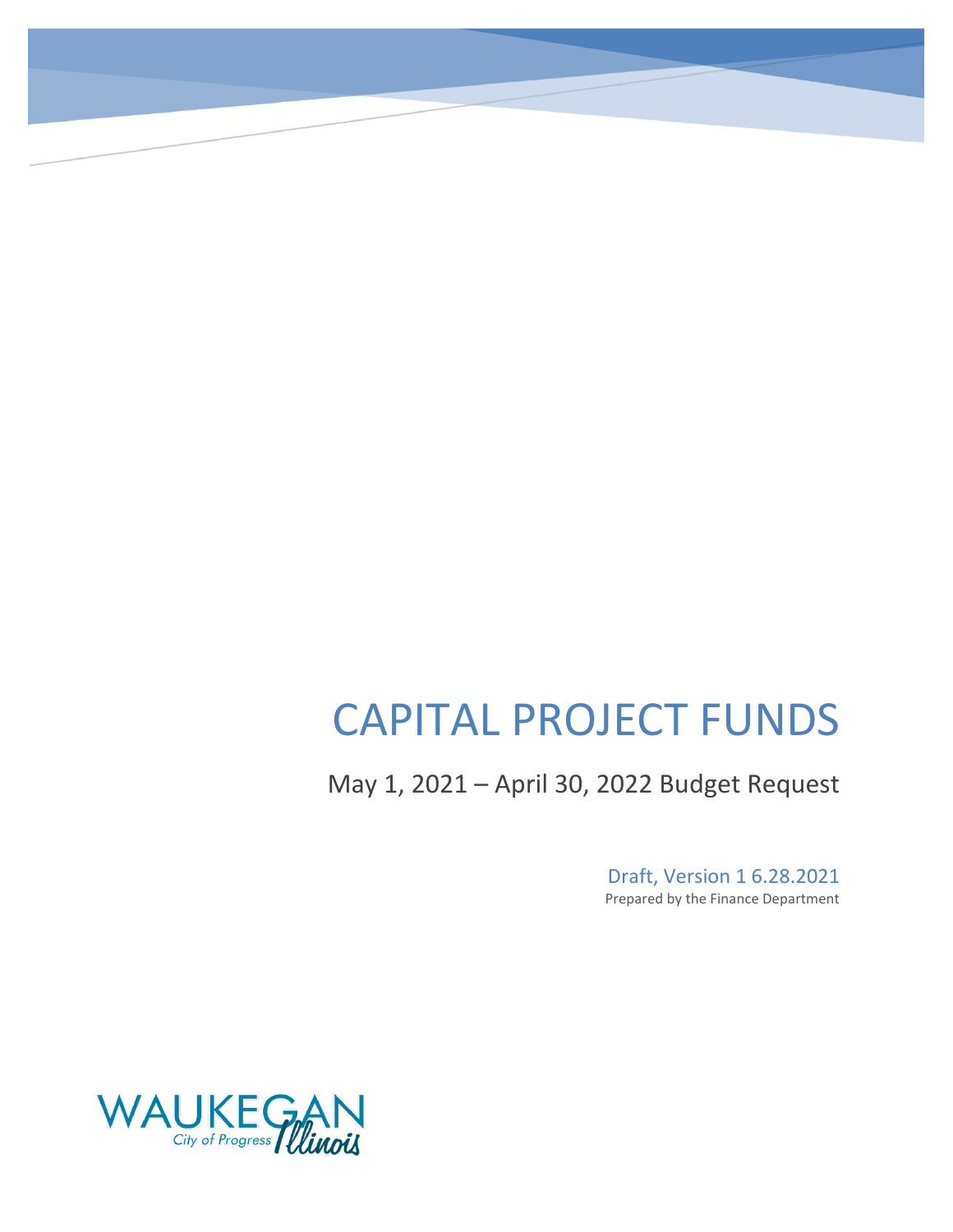## P A G E | **1** Introduction

Capital improvements are the brick-and-mortar type investments required of municipalities to maintain the good working condition of the City's infrastructure, buildings, and equipment. Longterm capital financing is a useful mechanism to retain sufficient cash balances in operations while concurrently ensuring the integrity of the City's property and infrastructure system. Additionally, it is important for the City to maintain an adequate balance between capital improvements and noncapital expenditures, as both play a key role in the long-term financial health of the City.

Capital Funds account for the City's investments of this type. A general rule is that only those items with a value of at least \$50,000 and with a useful life of five-years or longer would be included in these funds. Water and sewer capital projects are not included here, but rather are included in the Enterprise Funds section.

## **Overview**

The Fiscal Year May 1, 2021 to April 30, 2022 (FY22) Capital Funds proposed budget calls for \$5 thousand in revenues, \$4.15 million in expenses, transfers-in of \$2 million, and transfers-out of \$0, for a deficit of \$2.145 million after transfers. This is a significant improvement from the deficit budgeted for the prior fiscal year while still allowing the City to complete necessary improvements to roadways and other projects that are were already underway in FY20.

| \$5,000        | <b>Revenues</b>                      |
|----------------|--------------------------------------|
| (54, 150, 000) | Expenses                             |
| (54, 145, 000) | Surplus / (Deficit) before transfers |
| \$2,000,000    | Transfers in                         |
| \$0            | Transfers (out)                      |
| (52, 145, 000) | Surplus / (Deficit) after transfers  |

### **Discussion**

The Capital Funds will be supported primarily by a non-recurring home rule sales tax transfer-in from a Special Revenue Fund specifically earmarked for the purpose of roadway improvements. Interest income is expected to account for a small percentage of the total revenues in the fund.

Although limited funding is available for capital improvements due largely in part to the economic downturn as a result of the COVID-19 pandemic, the City remains optimistic about the ability to continue forward with the multi-year Capital Improvement Plan. The city is budgeting for a significant decrease in capital improvement expenses as compared to the prior two years. A large portion of the funding is expected to go towards roadway, sidewalk, and alley rehabilitation projects, roughly half a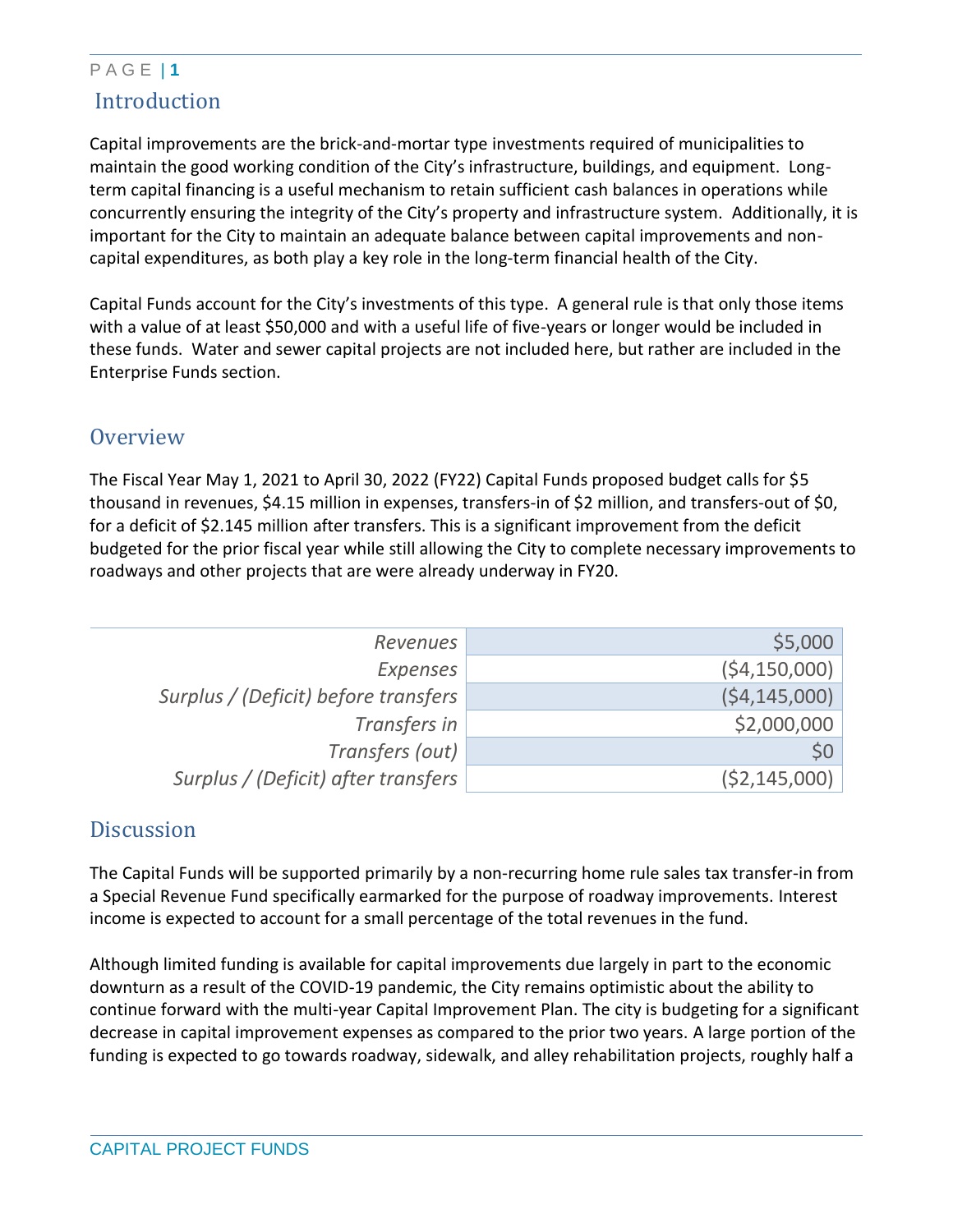#### P A G E | **2**

million is earmarked for public works equipment, and remaining funds will be used for continued improvement of the City-owned cemetery & facility projects that were already previously underway.

Capital projects funded from Enterprise Funds and Special Revenue Funds are not discussed here. Please refer to those sections of this report for details on those projects.

Actual revenues, expenses, and transfers for the prior fiscal year, adjusted budget for the previous fiscal year, and requested budget for the current fiscal year are shown below. See the appendix for line item detail of the capital project funds.

| <b>CAPITAL PROJECT FUNDS</b>          |                     |                                                          |                  |               |                |                       |                 |                    |
|---------------------------------------|---------------------|----------------------------------------------------------|------------------|---------------|----------------|-----------------------|-----------------|--------------------|
| <b>REVENUES</b>                       |                     |                                                          |                  |               |                |                       |                 |                    |
| Fund                                  | <b>Detail</b>       | <b>Description</b>                                       | <b>FY18</b>      | <b>FY19</b>   | <b>FY20</b>    | <b>FY21 Unaudited</b> | FY 21 Budget    | <b>FY22 Budget</b> |
|                                       | <b>SUB 4600</b>     | <b>Interest</b>                                          | 6,020.19         | 134,654.97    | 708,687.01     | 14,876.00             | 300,000.00      | 5,000.00           |
|                                       | <b>SUB 4650</b>     | <b>Donations</b>                                         |                  |               |                | 10,000.00             |                 |                    |
|                                       | <b>SUB 4800</b>     | <b>Miscellaneous Revenue</b>                             |                  |               | 750,000.00     |                       |                 |                    |
|                                       | <b>SUB 4900</b>     | <b>Other Financing Sources</b>                           | ٠                | 39,451,230.70 | 108,530.36     |                       |                 |                    |
|                                       |                     | <b>TOTAL REVENUES</b>                                    | 6,020.19         | 39,585,885.67 | 1,567,217.37   | 24,876.00             | 300,000.00      | 5,000.00           |
|                                       |                     |                                                          |                  |               |                |                       |                 |                    |
|                                       | <b>EXPENDITURES</b> |                                                          |                  |               |                |                       |                 |                    |
| <b>Fund</b>                           | <b>Detail</b>       | <b>Description</b>                                       | <b>FY18</b>      | <b>FY19</b>   | <b>FY20</b>    | <b>FY21 Unaudited</b> | FY 21 Budget    | <b>FY22 Budget</b> |
|                                       | <b>SUB 2400</b>     | <b>Contractual Services</b>                              |                  | 446,398.84    |                |                       |                 |                    |
|                                       | <b>SUB 2600</b>     | Capital Outlay                                           | 30,979.00        | 2,487,266.56  | 126,446.43     | 2,559,246.00          | 2,907,871.48    | 550,000.00         |
|                                       | <b>SUB 2700</b>     | <b>Capital Improvements</b>                              | 899.53           | 10,412,923.54 | 448.72         | 8,137,361.00          | 10,492,128.52   | 3,600,000.00       |
|                                       | <b>SUB 2800</b>     | <b>Non-Cash Expense</b>                                  | 1,080,128.00     | (24, 876.78)  | 5,385,850.00   |                       |                 |                    |
|                                       |                     | <b>TOTAL EXPENDITURES</b>                                | 1,112,006.53     | 13,321,712.16 | 5,512,745.15   | 10,696,607.00         | 13,400,000.00   | 4,150,000.00       |
|                                       |                     |                                                          |                  |               |                |                       |                 |                    |
|                                       |                     | <b>EXCESS (DEFICIENCY) OF REVENUES OVER EXPENDITURES</b> | (1, 105, 986.34) | 26,264,173.51 | (3,945,527.78) | (10,671,731.00)       | (13,100,000.00) | (4, 145, 000.00)   |
|                                       |                     |                                                          |                  |               |                |                       |                 |                    |
| <b>OTHER FINANCING SOURCES (USES)</b> |                     |                                                          |                  |               |                |                       |                 |                    |
| Fund                                  | <b>Detail</b>       | <b>Description</b>                                       | <b>FY18</b>      | <b>FY19</b>   | <b>FY20</b>    | <b>FY21 Unaudited</b> | FY 21 Budget    | <b>FY22 Budget</b> |
|                                       | <b>SUB 6300</b>     | <b>Transfers In/From</b>                                 |                  |               | $\blacksquare$ | 3,970,000.00          | 4,920,000.00    | 2,000,000.00       |
|                                       | <b>SUB 6800</b>     | <b>Transfers Out/To</b>                                  |                  | 325,000.00    | (220,000.00)   | (4,620,000.00)        | (4,470,000.00)  |                    |
|                                       |                     | <b>TOTAL OTHER FINANCING SOURCES</b>                     |                  | 325,000.00    | (220,000.00)   | (650,000.00)          | 450,000.00      | 2,000,000.00       |
|                                       |                     |                                                          |                  |               |                |                       |                 |                    |
|                                       |                     | <b>FUND BALANCE</b>                                      |                  |               |                |                       |                 | (2, 145, 000.00)   |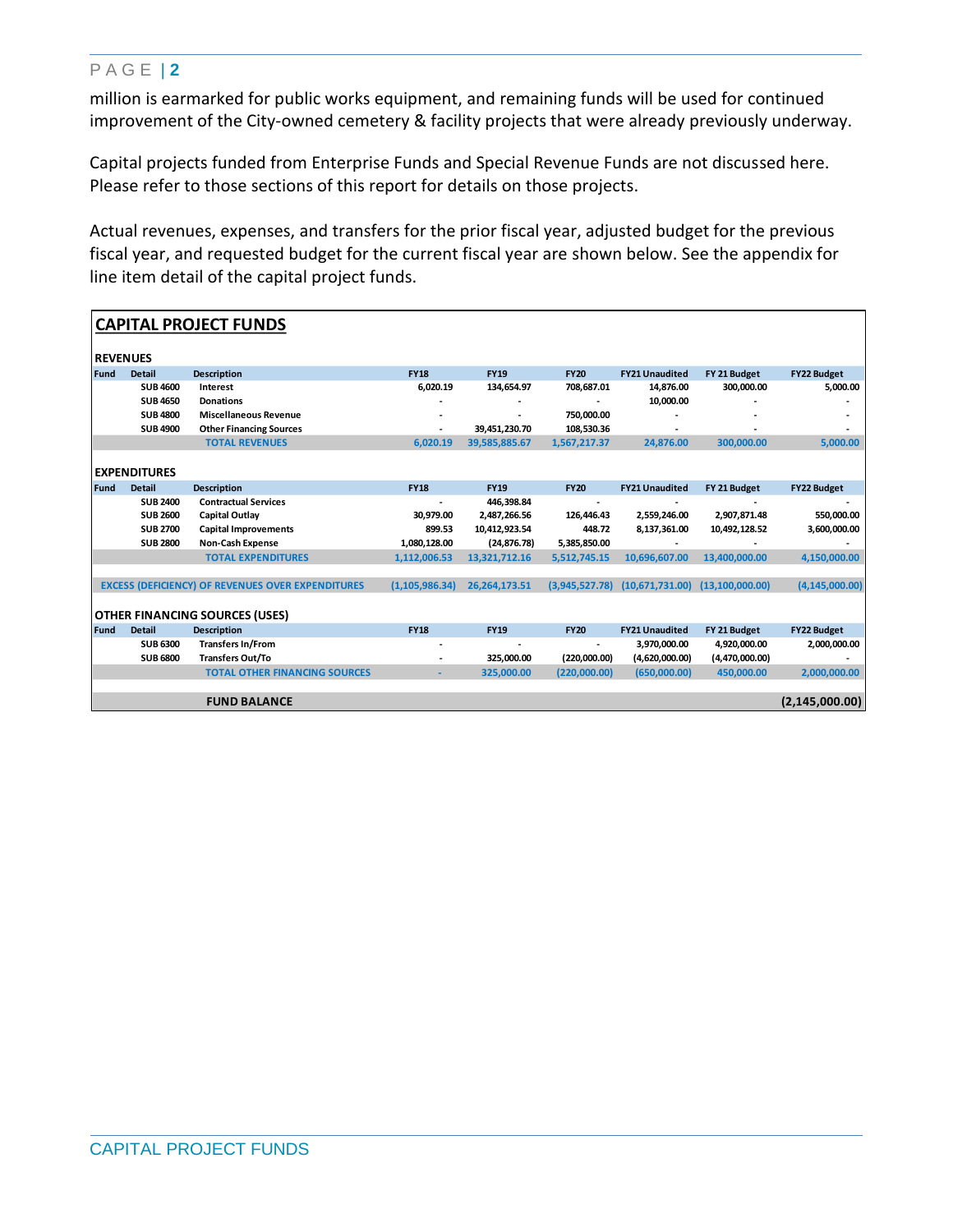## P A G E | **3** Line Item Detail

# **Fund 307 - Fixed Assets Replacement Fund**

| <b>REVENUES</b> |                 |                                |                          |                          |                          |                    |
|-----------------|-----------------|--------------------------------|--------------------------|--------------------------|--------------------------|--------------------|
| Fund            | <b>Detail</b>   | <b>Description</b>             | <b>FY20</b>              | <b>FY21 Unaudited</b>    | FY 21 Budget             | <b>FY22 Budget</b> |
|                 | 307 46100       | Interest Earned                | 451.757.16               | 6.823.00                 | 150.000.00               | 5,000.00           |
|                 | <b>SUB 4600</b> | Interest                       | 451,757.16               | 6.823.00                 | 150,000.00               | 5,000.00           |
|                 | 307 46520       | Donations - Public Safety      | $\overline{\phantom{a}}$ | 10,000.00                | -                        |                    |
|                 | <b>SUB 4650</b> | <b>Donations</b>               | $\overline{\phantom{0}}$ | 10,000.00                | -                        |                    |
|                 | 307 48375       | Reimb. - Settlements/Lawsuits  | 750,000.00               | ۰                        |                          |                    |
|                 | <b>SUB 4800</b> | <b>Miscellaneous Revenue</b>   | 750,000.00               | ۰                        | -                        |                    |
|                 | 307 49310       | <b>Bond Proceeds</b>           | ۰                        | $\overline{\phantom{0}}$ | $\overline{\phantom{0}}$ |                    |
|                 | 307 49315       | Reoffering Prem / Discount     | $\overline{\phantom{0}}$ | $\overline{\phantom{0}}$ | $\overline{\phantom{0}}$ |                    |
|                 | <b>SUB 4900</b> | <b>Other Financing Sources</b> | $\overline{\phantom{0}}$ | $\overline{\phantom{0}}$ | -                        |                    |
|                 |                 | <b>TOTAL REVENUES</b>          | 1,201,757.16             | 16.823.00                | 150.000.00               | 5.000.00           |

|                                       | <b>EXPENDITURES</b> |                                                          |                |                       |                  |                    |  |  |
|---------------------------------------|---------------------|----------------------------------------------------------|----------------|-----------------------|------------------|--------------------|--|--|
| <b>Fund</b>                           | <b>Detail</b>       | <b>Description</b>                                       | <b>FY20</b>    | <b>FY21 Unaudited</b> | FY 21 Budget     | <b>FY22 Budget</b> |  |  |
|                                       | 307 130724014       | Bond Issuance Expenses-Various                           |                |                       |                  |                    |  |  |
|                                       | <b>SUB 2400</b>     | <b>Contractual Services</b>                              |                |                       |                  |                    |  |  |
|                                       | 307 130726360       | Fire Vehicles & Equipment                                |                |                       |                  |                    |  |  |
|                                       | 307 130726362       | Public Works Vehicles & Equipm                           | 0.72           | 359,112.00            | 377,071.00       | 500,000.00         |  |  |
|                                       | 307 130726366       | Police Facility Improvements                             | 88,164.90      | 339,844.00            | 418,857.68       |                    |  |  |
|                                       | 307 130726367       | Public Works Facility Improvem                           | (0.08)         | 1,090,068.00          | 1,303,912.80     |                    |  |  |
|                                       | 307 130726368       | <b>Admin Facility Improvements</b>                       | 23,104.89      | 222,654.00            | 225,000.00       |                    |  |  |
|                                       | 307 130726392       | <b>Public Safety - Improvements</b>                      |                |                       |                  |                    |  |  |
|                                       | 307 130726471       | Cemetery Improvements                                    |                | 115,030.00            | 119,530.00       | 50,000.00          |  |  |
|                                       | 307 130726487       | Beach Improvements                                       |                |                       |                  |                    |  |  |
|                                       | 307 130726488       | <b>Fire Station Construction</b>                         | 15,176.00      | 374,038.00            | 405,000.00       |                    |  |  |
|                                       | 307 130726492       | Improvements                                             |                | 58,500.00             | 58,500.00        |                    |  |  |
|                                       | <b>SUB 2600</b>     | Capital Outlay                                           | 126,446.43     | 2,559,246.00          | 2,907,871.48     | 550,000.00         |  |  |
|                                       | 307 130727636       | Sidewalk Improvements                                    | (0.28)         | 1,614,140.00          | 1,675,587.20     | 500,000.00         |  |  |
|                                       | 307 130727669       | Traffic Signal Renewal/Replace                           | (0.44)         | 585,930.00            | 840,399.00       |                    |  |  |
|                                       | 307 130727706       | <b>Culvert Improvements</b>                              |                |                       |                  |                    |  |  |
|                                       | 307 130727707       | Alley Rehabilitation                                     | 449.57         | 616,127.00            | 851,142.32       | 300,000.00         |  |  |
|                                       | <b>SUB 2700</b>     | <b>Capital Improvements</b>                              | 448.85         | 2,816,197.00          | 3,367,128.52     | 800,000.00         |  |  |
|                                       | 307 130728420       | F.A. Adjustments                                         | 5,385,850.00   |                       |                  |                    |  |  |
|                                       | 307 130728850       | Internal Loan Write Off                                  |                |                       |                  |                    |  |  |
|                                       | <b>SUB 2800</b>     | <b>Non-Cash Expense</b>                                  | 5,385,850.00   |                       |                  |                    |  |  |
|                                       |                     | <b>TOTAL EXPENDITURES</b>                                | 5,512,745.28   | 5,375,443.00          | 6,275,000.00     | 1,350,000.00       |  |  |
|                                       |                     |                                                          |                |                       |                  |                    |  |  |
|                                       |                     | <b>EXCESS (DEFICIENCY) OF REVENUES OVER EXPENDITURES</b> | (4,310,988.12) | (5,358,620.00)        | (6, 125, 000.00) | (1,345,000.00)     |  |  |
|                                       |                     |                                                          |                |                       |                  |                    |  |  |
| <b>OTHER FINANCING SOURCES (USES)</b> |                     |                                                          |                |                       |                  |                    |  |  |
| <b>Fund</b>                           | <b>Detail</b>       | <b>Description</b>                                       | <b>FY20</b>    | <b>FY21 Unaudited</b> | FY 21 Budget     | <b>FY22 Budget</b> |  |  |
|                                       | 307 68312           | <b>Transfers to Street Rehab Fund</b>                    |                | 3,970,000.00          | 3,820,000.00     |                    |  |  |
|                                       | 307 68595           | Transfers to Parking Lot Fund                            | 220,000.00     | 650,000.00            | 650,000.00       |                    |  |  |
|                                       | <b>SUB 6800</b>     | <b>Transfers Out/To</b>                                  | (220,000.00)   | (4,620,000.00)        | (4,470,000.00)   |                    |  |  |
|                                       |                     | <b>TOTAL OTHER FINANCING SOURCES</b>                     | (220,000.00)   | (4,620,000.00)        | (4,470,000.00)   |                    |  |  |